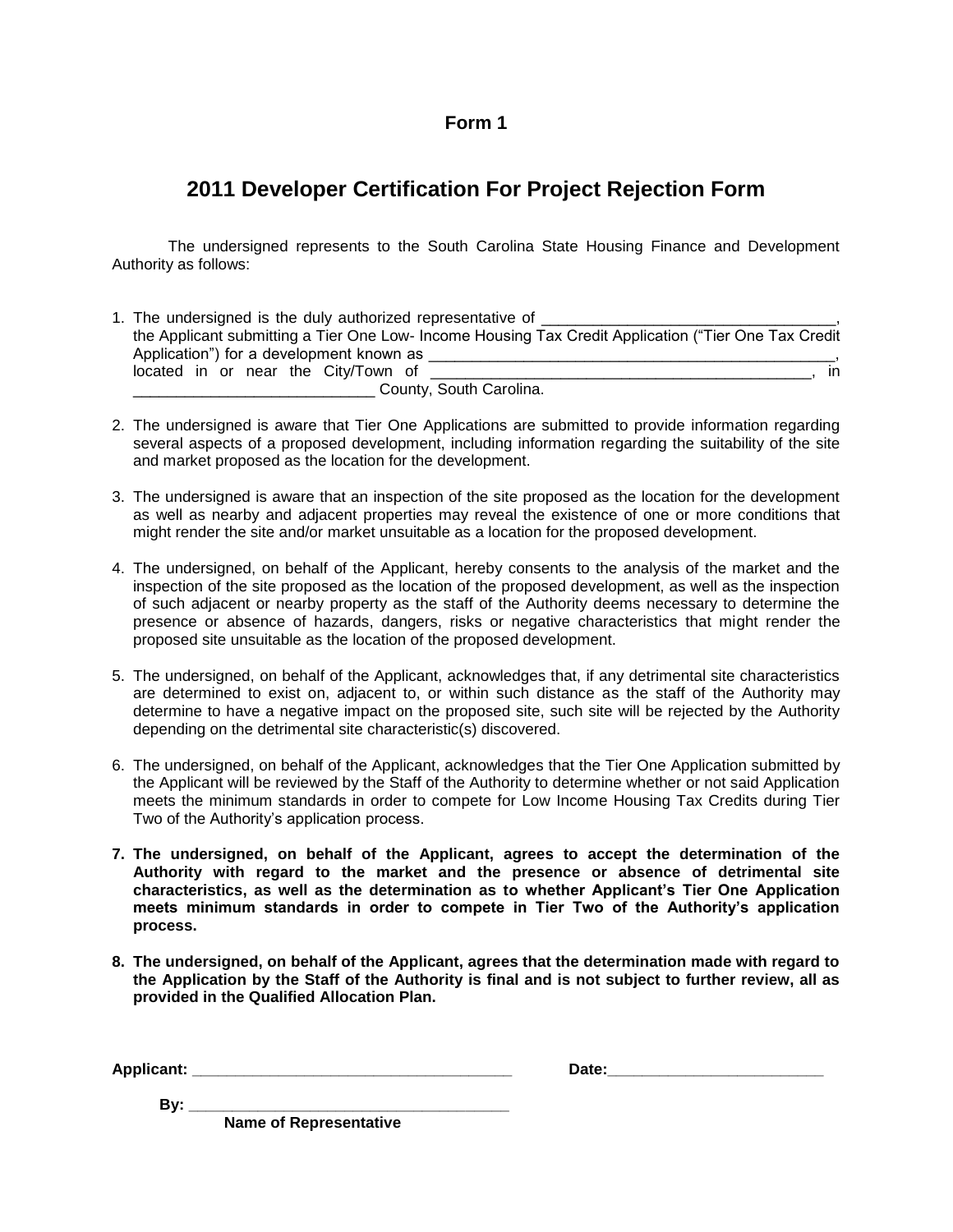#### **Form 3**

### **2011 Developer Relocation Certification and Tenant Profile Form For Acquisition/Rehabilitation Developments Only**

| Development Name: international control of the control of the control of the control of the control of the control of the control of the control of the control of the control of the control of the control of the control of |                                                                                                                                                                                                                   |
|--------------------------------------------------------------------------------------------------------------------------------------------------------------------------------------------------------------------------------|-------------------------------------------------------------------------------------------------------------------------------------------------------------------------------------------------------------------|
|                                                                                                                                                                                                                                |                                                                                                                                                                                                                   |
|                                                                                                                                                                                                                                |                                                                                                                                                                                                                   |
| Total number of units in the development:                                                                                                                                                                                      |                                                                                                                                                                                                                   |
| Total number of units currently occupied:                                                                                                                                                                                      |                                                                                                                                                                                                                   |
| Total number of units currently vacant:                                                                                                                                                                                        |                                                                                                                                                                                                                   |
| 1. Will there be <b>permanent</b> relocation of tenants?                                                                                                                                                                       | $\Box$ Yes or $\Box$ No                                                                                                                                                                                           |
| Number of tenants to be permanently relocated:                                                                                                                                                                                 |                                                                                                                                                                                                                   |
| Percentage of tenants to be permanently relocated: ___________%                                                                                                                                                                |                                                                                                                                                                                                                   |
| NOTE: No more than 10% of the existing tenants may be displaced permanently.                                                                                                                                                   |                                                                                                                                                                                                                   |
| 2. Will there be temporary relocation of tenants?                                                                                                                                                                              | $\Box$ Yes or $\Box$ No                                                                                                                                                                                           |
| Number of tenants to be temporarily relocated:                                                                                                                                                                                 | <u> 1989 - Johann Stoff, deutscher Stoff, der Stoff, der Stoff, der Stoff, der Stoff, der Stoff, der Stoff, der S</u>                                                                                             |
| Percentage of tenants to be temporarily relocated: ____________%                                                                                                                                                               |                                                                                                                                                                                                                   |
| the plan:                                                                                                                                                                                                                      | If there is to be temporary or permanent displacement of tenants in the proposed development then a<br>relocation plan must be submitted with this certification. The following items must be clearly outlined in |
| (1) Relocation coordinator's name and phone number;<br>(2) How the tenants will be relocated;<br>$(2)$ Average cost per tensor and/or family for relacation.                                                                   |                                                                                                                                                                                                                   |

- (3) Average cost per tenant and/or family for relocation; (4) Total relocation cost to be incurred; and
- (5) Source of funds paying for relocation.

**Applicant**: \_\_\_\_\_\_\_\_\_\_\_\_\_\_\_\_\_\_\_\_\_\_\_\_\_\_\_\_\_\_\_\_\_\_\_\_\_\_\_\_\_\_ **Date**: \_\_\_\_\_\_\_\_\_\_\_\_\_\_\_\_\_\_\_\_\_\_\_

 **By**: \_\_\_\_\_\_\_\_\_\_\_\_\_\_\_\_\_\_\_\_\_\_\_\_\_\_\_\_\_\_\_\_\_\_\_\_\_\_\_\_\_\_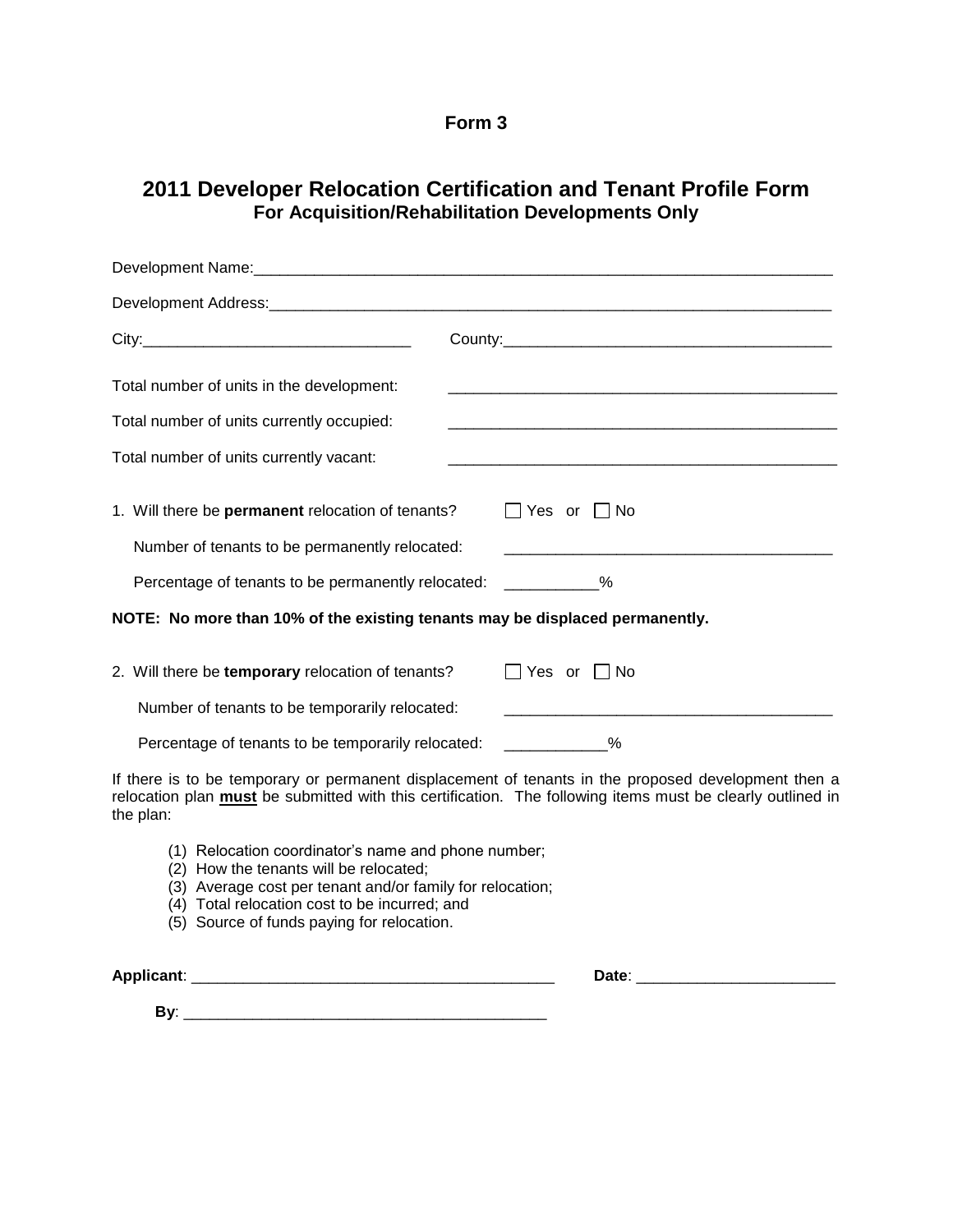## 2011 FORM CORP

| <b>CORPORATION</b>  |                                                                                                               |                                                 |
|---------------------|---------------------------------------------------------------------------------------------------------------|-------------------------------------------------|
|                     |                                                                                                               |                                                 |
|                     |                                                                                                               |                                                 |
|                     |                                                                                                               |                                                 |
|                     | <b>Officers</b>                                                                                               |                                                 |
|                     |                                                                                                               |                                                 |
|                     |                                                                                                               |                                                 |
| <b>Shareholders</b> |                                                                                                               | <b>Percentage of Ownership</b>                  |
|                     |                                                                                                               | %<br><b>Contract Contract Contract Contract</b> |
|                     | 2. Name: 2008. 2008. 2009. 2010. 2010. 2010. 2010. 2010. 2010. 2010. 2010. 2010. 2010. 2010. 2010. 2010. 2010 | %<br><b>Contract Contract Contract Contract</b> |
|                     | Address: Address: Address: Address: Address: Address: Address: Address: Address: Address: Address: A          | %                                               |
| 4. Name:            |                                                                                                               | %                                               |
|                     |                                                                                                               | %                                               |

NOTE: This form must be completed for each Corporation that is involved in the proposed development.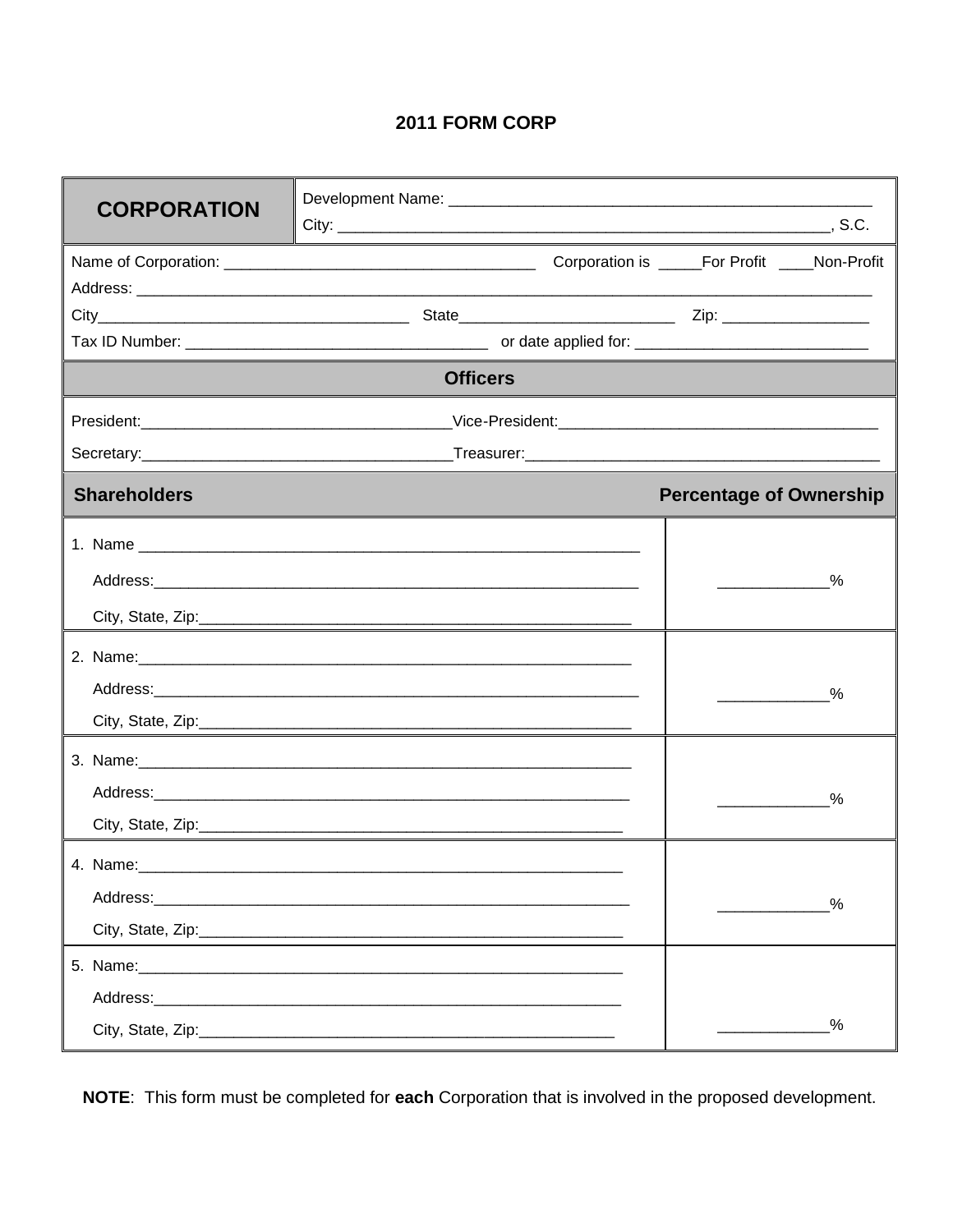### **2011 FORM LLC**

| <b>LIMITED LIABILITY COMPANY</b>                                                                               |                                |
|----------------------------------------------------------------------------------------------------------------|--------------------------------|
|                                                                                                                |                                |
|                                                                                                                |                                |
|                                                                                                                |                                |
| <b>Membership</b>                                                                                              | <b>Percentage of Ownership</b> |
|                                                                                                                | %                              |
|                                                                                                                | $\%$                           |
|                                                                                                                | %                              |
| 4. Member Name: 2008 and 2008 and 2008 and 2008 and 2008 and 2008 and 2008 and 2008 and 2008 and 2008 and 2008 | %                              |
|                                                                                                                | %                              |
|                                                                                                                | %                              |

**NOTE**: This form must be completed for each LLC that is involved in the proposed development. If any of the Members are Corporations, Limited Liability Companies, or Limited Partnerships then you must also complete, in addition to this form, one or more of the following, as applicable: FORM CORP, FORM LP, and/or FORM LLC. All necessary forms must be submitted so as to ascertain the Principals of the development.